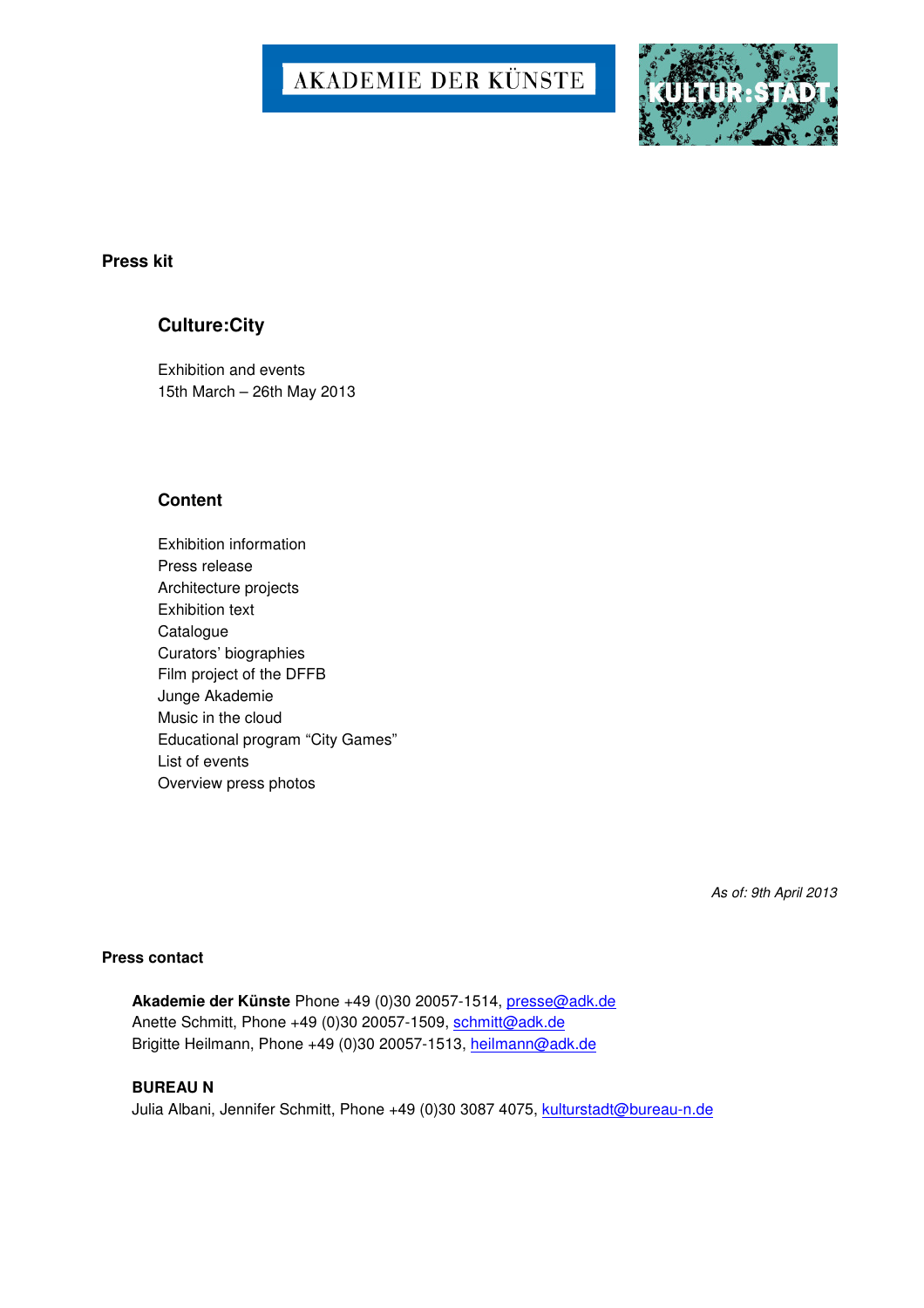

# **Exhibition information**

| Title               | Culture:City                                                                                                                                                                                                                                                               |
|---------------------|----------------------------------------------------------------------------------------------------------------------------------------------------------------------------------------------------------------------------------------------------------------------------|
| Running time        | 15th March - 26th May 2013                                                                                                                                                                                                                                                 |
| Venue               | Akademie der Künste, Hanseatenweg 10, 10557 Berlin-Tiergarten<br>Phone +49 (0)30 200 57-2000, info@adk.de                                                                                                                                                                  |
| Opening hours       | Tuesday $-$ Sunday 11 am $-$ 7 pm<br>open on Easter Monday (1st April) and Whit Monday (20th May)                                                                                                                                                                          |
| Admission           | € 8/5, free admission on the first Sunday of the month and for visitors<br>under 18 years of age                                                                                                                                                                           |
| <b>Tickets</b>      | Phone +49 (0)30 200 57-1000, ticket@adk.de                                                                                                                                                                                                                                 |
| Tablet computers    | can only be borrowed with proof of identification                                                                                                                                                                                                                          |
| Internet            | www.adk.de/kulturstadt                                                                                                                                                                                                                                                     |
| Press preview       | Thursday, 14th March 2013, 10.30 am                                                                                                                                                                                                                                        |
| Exhibition opening  | Thursday, 14th March 2013, 7 pm, free admission<br>With Klaus Staeck, Matthias Sauerbruch, Manos Tsangaris,<br>Jan Schütte                                                                                                                                                 |
| Catalogue           | Culture:City<br>Edited by Wilfried Wang<br>Published by Lars Müller Publishers, Zurich<br>232 pages, 426 illustrations<br>German edition ISBN 978-3-88331-196-8<br>English edition ISBN 978-3-88331-197-5<br>€ 29.99 (price during the exhibition) / $∈$ 40 (in bookshops) |
| Funded by           | Kulturstiftung des Bundes                                                                                                                                                                                                                                                  |
| In Cooperation with | Deutsche Film- und Fernsehakademie Berlin                                                                                                                                                                                                                                  |
| Supported by        | Gesellschaft der Freunde der Akademie der Künste<br>The University of Texas at Austin, O'Neil Ford Chair<br>Universität der Künste Berlin<br>Technische Universität Berlin<br>Artek                                                                                        |
| Media partners      | rbb Fernsehen, Tip Berlin, ARCH+, der Freitag, uncube, Baunetz,<br>Ignant, Stadtaspekte                                                                                                                                                                                    |
| 2nd venue           | Kunsthaus Graz, 27th June - 13th October 2013                                                                                                                                                                                                                              |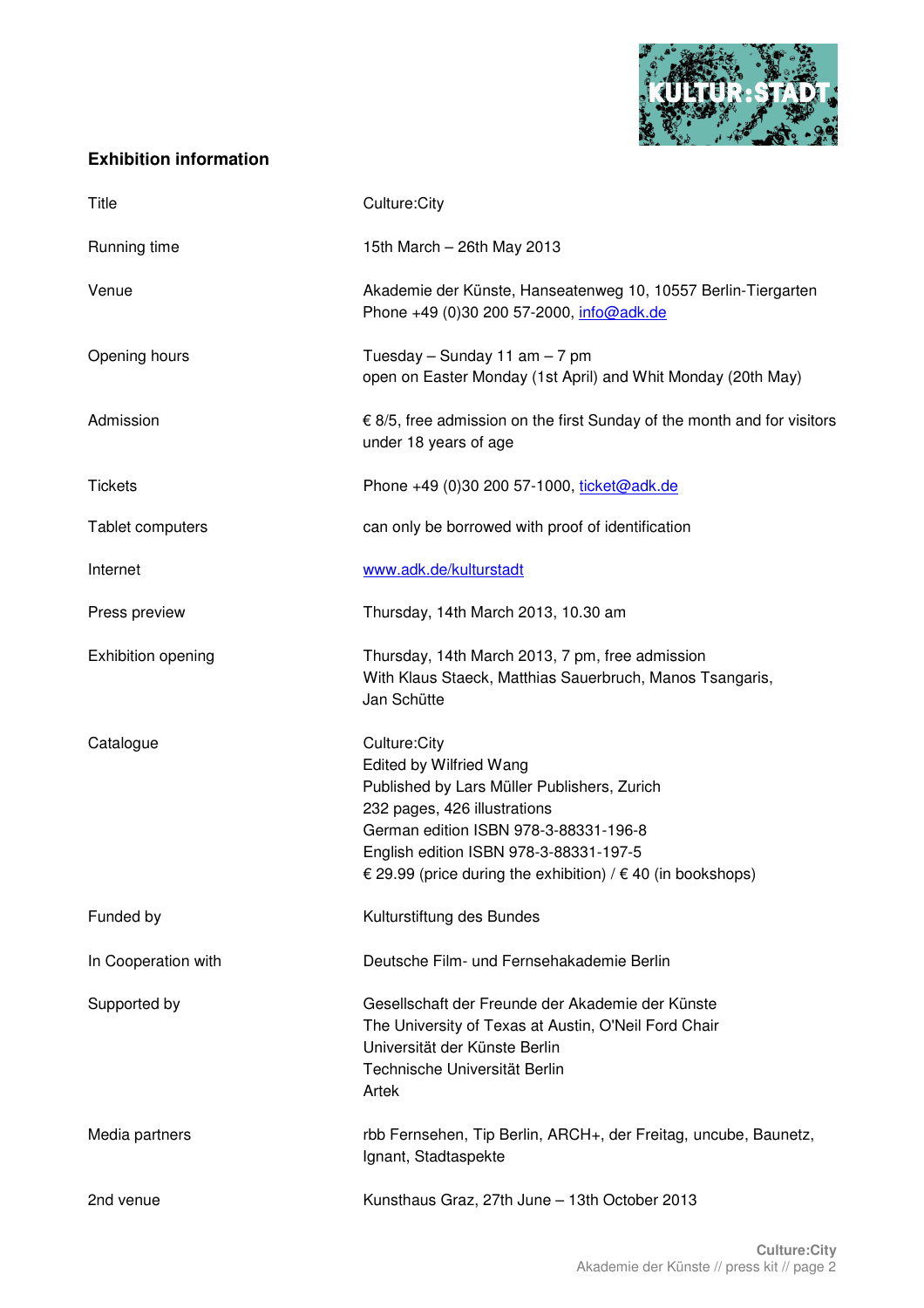

| Curator             | Matthias Sauerbruch                                                                                                       |
|---------------------|---------------------------------------------------------------------------------------------------------------------------|
| Co-Curators         | Wulf Walter Boettger, Caroline Wolf                                                                                       |
| Project management  | Johannes Odenthal, Carolin Schönemann                                                                                     |
| Assistant           | Jacqueline Saliba                                                                                                         |
| Exhibition design   | Sauerbruch Hutton Architekten: Matthias Sauerbruch, Caroline Wolf,<br>Albrecht von Alvensleben, Sophie Ross, Yuki Hanfeld |
| Realisation         | Akademie der Künste: Simone Schmaus, Jörg Scheil, Kathy Lieber,<br>Anna Wolf, sowie Mount Berlin                          |
| Graphics            | Heimann und Schwantes, Berlin: Michael Heimann, Hendrik<br>Schwantes                                                      |
| App development     | Ivo Wessel                                                                                                                |
| DFFB film project   | Jan Schütte, Production management Barbara Linke                                                                          |
| Music program       | Ludger Brümmer, Evelyn Hansen, Nicolaus A. Huber, Enno Poppe,<br>Carsten Seiffarth, Manos Tsangaris                       |
| Junge Akademie      | Christian Schneegass, Miriam Papastefanou, Nicola Beißner                                                                 |
| Educational program | Marion Neumann, Denise Krampe, Marika Wulff                                                                               |

The Akademie der Künste is financed by the Federal Government Commissioner for Culture and Media.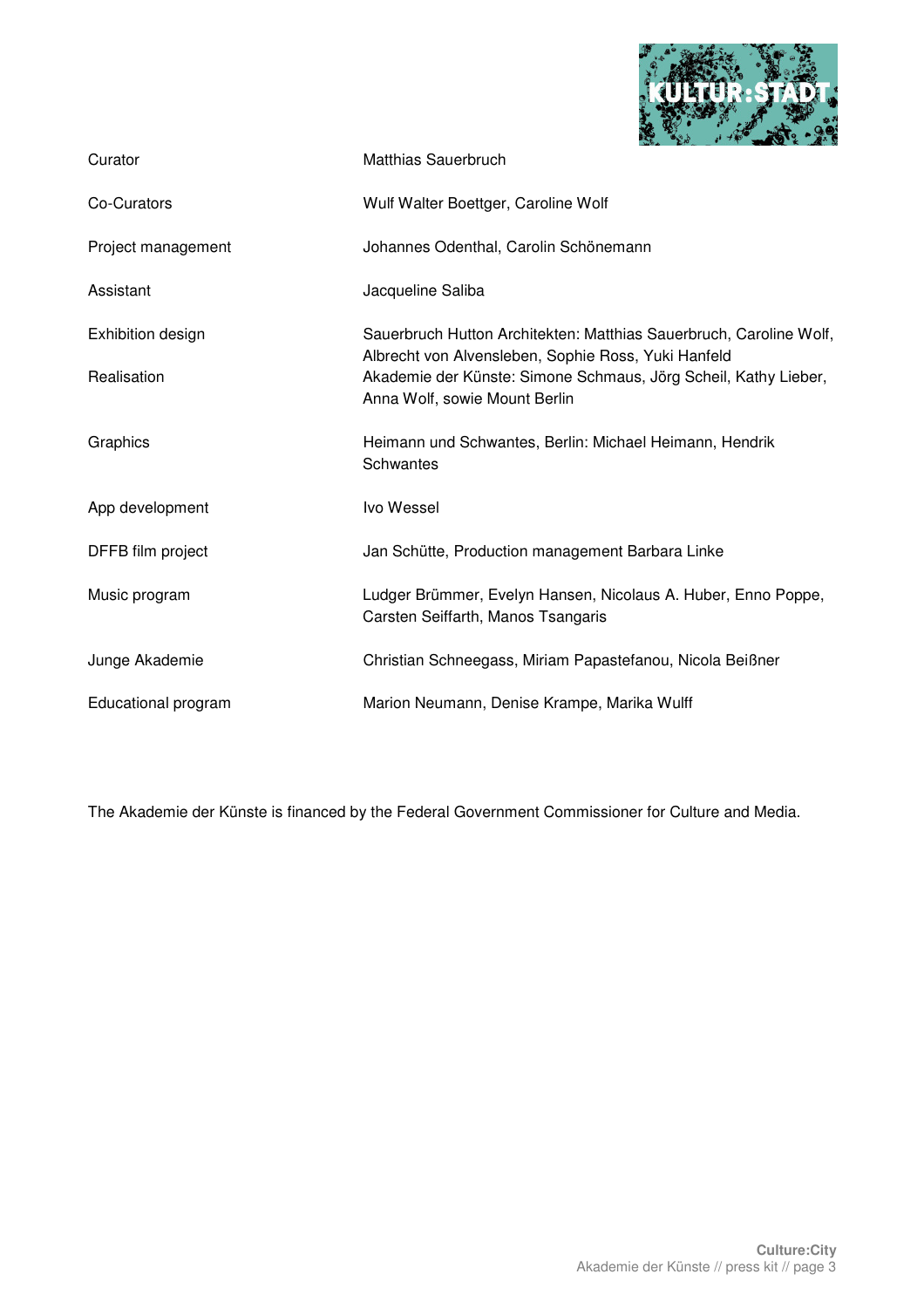

# **Press release**

Art and culture have in many ways become key motors of innovative and successful urban design and planning, without which the world's metropoles would no longer be worthy of the name. The exhibition Culture:City encourages us to think consistently about the future of our cities from this perspective. The architectural exhibition curated by Matthias Sauerbruch for the Akademie der Künste takes a critical eye to the relationship between architecture and the social reality of the 21st century and shows the impact of art and culture on cities and architecture.

The selection of international examples presented – ranging from spectacular architectural and art projects, via the creative reuse of empty buildings and city areas, through to citizens' initiatives – opens up a panorama of constructed concretisation of culture thus allowing us not only to take stock of the surroundings but also to evaluate and assess each individual case. Does the social, cultural and architectural rootedness in the city work and does this lead to new forms of cultural production? Or does the construction project merely represent a symbol strong on marketing, yet another island in a city's public spaces characterised by increasing fragmentation?

Beyond the physical presentation of plans and models, this exhibition also offers its visitors a special insight: video tours complete with commentary as well as in-depth background information on tablet computers. In addition, films have been prepared by graduates of the German Film and Television Academy in Berlin. In this manner, it is possible to gain three differing perspectives in the exhibition room: that of the architect, that of the curator and that of the filmmaker.

The debate thus triggered is continued in the exhibition in the form of lectures, film screenings, concerts, sound installations and conferences.

Accompanying the exhibition, a comprehensive catalogue will be published by Lars Müller Publishers, Zurich, edited by Wilfried Wang for the Akademie der Künste and includes essays by Ricky Burdett, William J.R. Curtis, Jochen Gerz, Nele Hertling, Kasper König, Michael Mönninger, Beatriz Plaza, Andy Pratt, Matthias Sauerbruch, Jan Schütte, Ingo Schulze, Richard Sennett, Alain Thierstein, Manos Tsangaris and Wilfried Wang.

With this exhibition *Culture:City*, the Architecture Section of the Akademie der Künste continues one of the Academy's key thematic threads: the debate about Public Spaces. It follows on the heels of the project Return of landscape from 2010, a subject used by the Academy to point out that the city of the future can only be developed from within the landscape.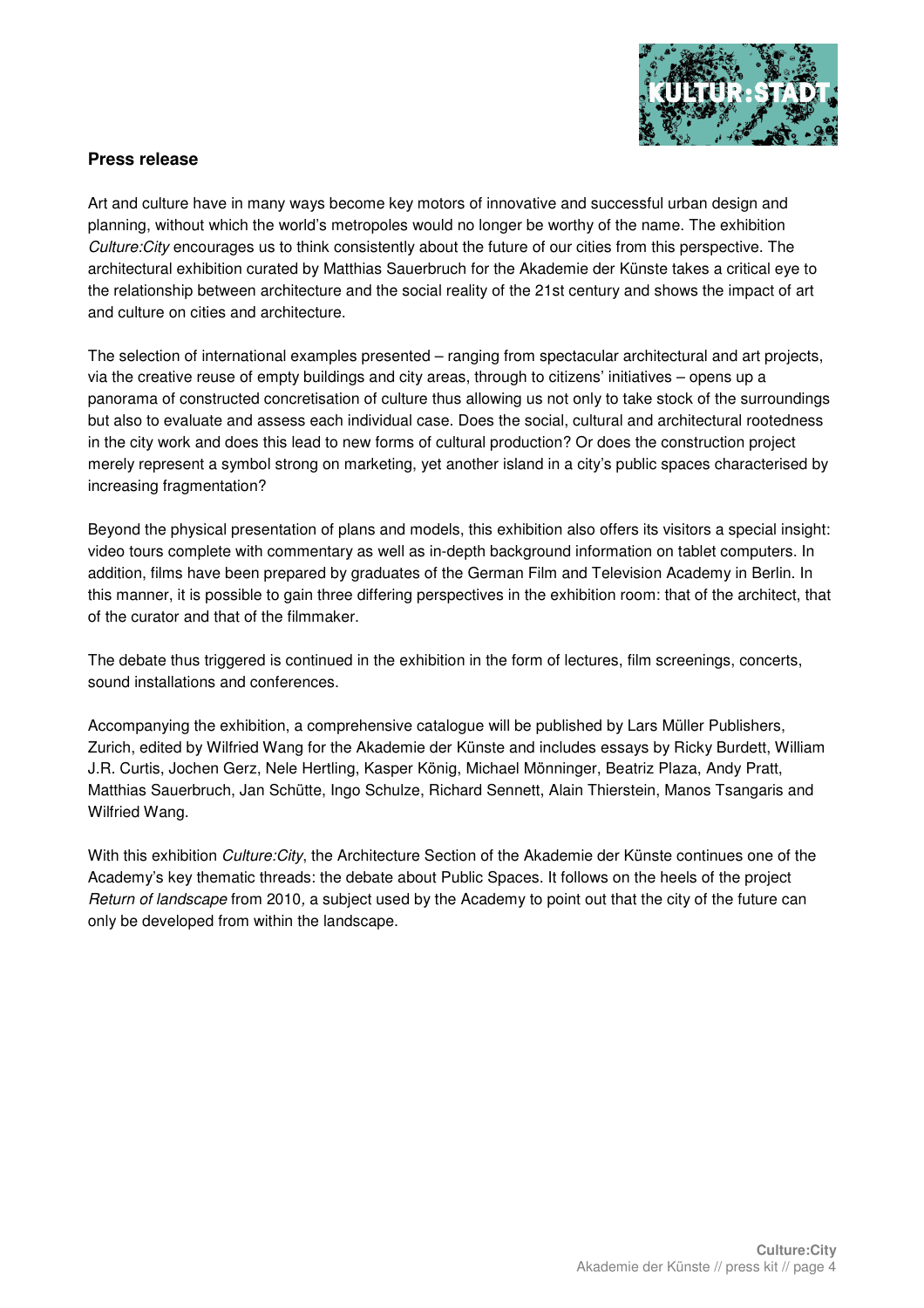

# **Architecture projects**

#### **Historic Predecessors**

Sydney Opera House, 1957-1973, Jørn Utzon Kulturforum Berlin, 1960, 1963/1964-1998, Hans Scharoun Kulturhuset, Stockholm, 1965-1974, Peter Celsing Arkitektkontor Inter-Action Centre, London, 1971-1977, Cedric Price Centre Pompidou, Paris, 1971-1977, Renzo Piano und Richard Rogers SESC Fábrica da Pompéia, São Paulo, 1977-1982, Lina Bo Bardi

### **The new Beacons**

Guggenheim Museum Bilbao, 1993-1997, Frank Gehry Tate Modern, London, 1994-2000; The Tate Modern Project, 2004-2016, Herzog & de Meuron Elbphilharmonie, Hamburg, seit 2003, Herzog & de Meuron Guangzhou Opera House, Guangzhou, 2002-2010, Zaha Hadid Architects Parque Biblioteca España, Medellín, 2005-2007, Giancarlo Mazzanti Espacio Andaluz de Creación Contemporánea, Córdoba, 2008-2012, Nieto Sobejano Arquitectos

# **Building as City/City as Building**

Cidade da Cultura de Galicia, Santiago de Compostela, 2001-2012, Peter Eisenman Architects West Kowloon Cultural District Master Plan, Hongkong, since 2001, Foster + Partners M9. Museum of the 20th Century, Venice-Mestre, 2013-2015, Sauerbruch Hutton Architects Die Große Weltausstellung, Berlin, 2012, raumlabor Metropol Parasol, Sevilla, 2004-2011, Jürgen Mayer H. Paju Book City, South Korea, since 1995, Florian Beigel Toni-Areal, Zurich, 2006-2013, EM2N

# **City as Palimpsest**

Palais de Tokyo, extendion, Paris, 2001-2012, Lacaton & Vassal Radialsystem V, Berlin, 2005-2006, Gerhard Spangenberg Zeche Zollverein, Essen, 2002-2012, OMA, Heinrich Böll + Hans Krabel, SANAA Berghain, Berlin, 2004-2007, Karhard Architektur + Design Detroit Soup, Detroit, since 2011, Kate Daughdrill, Jessica Hernandez 2-3 Streets, Dortmund, Duisburg, Mühlheim an der Ruhr, 2010-2011, Jochen Gerz Parkhaus Projects, Berlin, 2008-2012, Scott Chaseling

#### **Acupunctures**

Museum Gunzenhauser, Chemnitz, 2005-2007, Staab Architekten Kunsthaus Graz, Graz, 2001-2003, Peter Cook, Colin Fournier Inner-City Arts, Los Angeles, 1993-2008, Michael Maltzan Architecture Centre Pompidou Mobile, 2010-2014, Patrick Bouchain, Loïc Julienne El Batel, congresshall, Cartagena, 2002-2011, Selgas Cano Arquitectos Generali Foundation, Vienna, 1992-1995, Jabornegg & Pálffy Architekten

# **Spaces of Information**

Seattle Central Library, Seattle, 1999-2004, OMA/LMN Daikanyama Tsutaya Books, Tokio, 2011, Klein Dytham Library of Birmingham, 2010-2013, Mecanoo architecten Jacob-und-Wilhelm-Grimm-Zentrum, Library, Berlin, 2006-2009, Max Dudler Library and Culture Centre Kenniscluster, Arnhem, 2011-2013, Neutelings Riedijk Architecten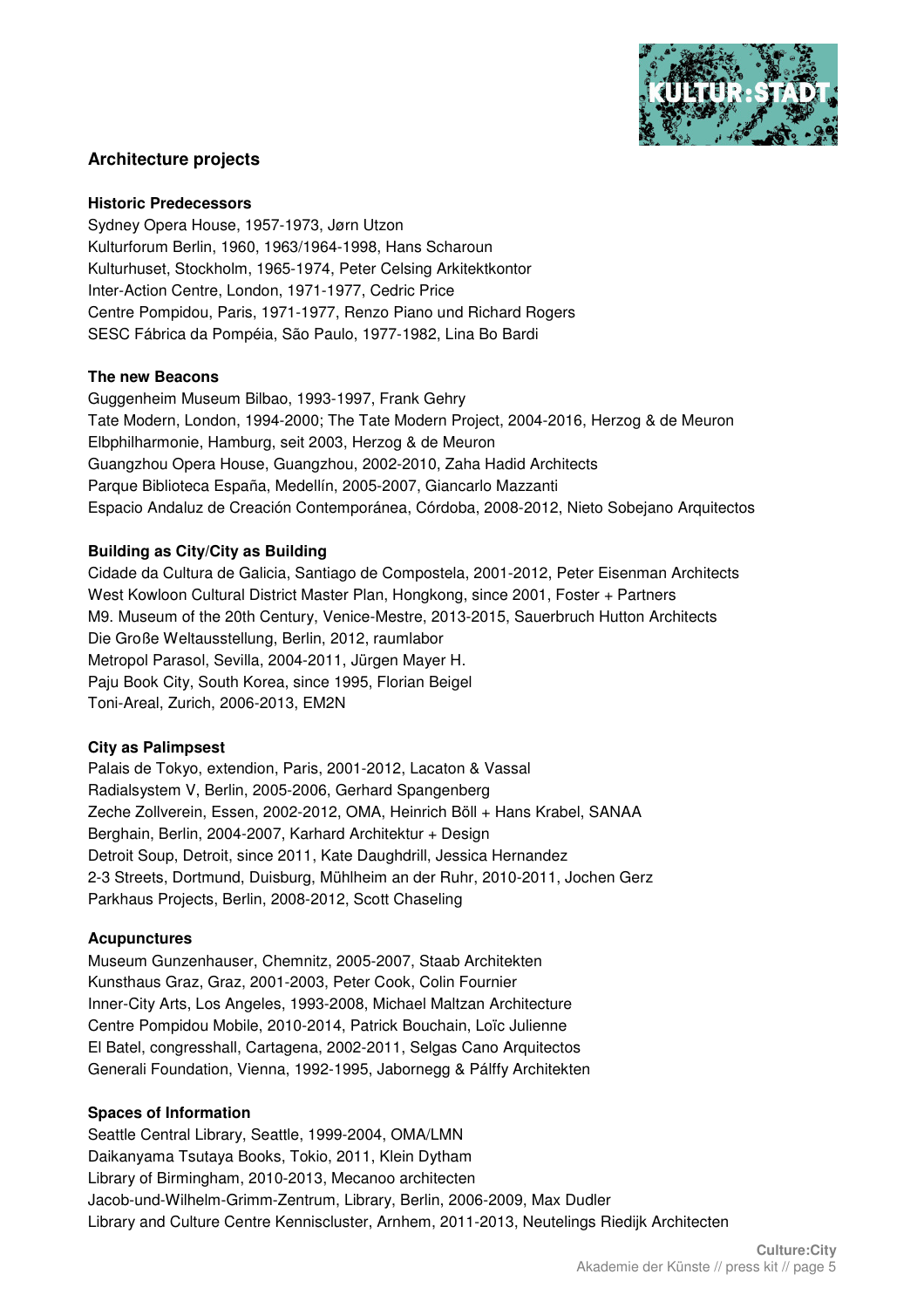

# **Exhibition text**

This exhibition demonstrates how architectural interventions with cultural intent interact with their communities. 37 projects show how such interventions protect the collective heritage and how new cultural artefacts are being created. Some of the examples develop naturally from their built environments, while others – introduced from outside- initiate change. Almost every project attempts to strengthen their city and to expand its mental horizon; in extreme cases the cultural anchor even helps to avert urban disintegration. The traditional role of the city as a place of social exchange, and the daily affirmation of a common identity and culture has been significantly weakened through the influence of global mobility, ubiquitous telecommunication and in particular by the Internet. Critics of these phenomena, such as Richard Sennett, speak of a loss of the public realm.

Culture does not emerge by itself, it has to be continually re-envisioned and -invented by individuals who are in dialogue with the others. Architecture plays a key role in this dialogue as it creates the spaces and images that enable these visions to be experienced. In this building, as a comparably slow medium stands in stark contrast to the speed and versatility of the virtual world. At the same time, though, it offers the possibility of immediate sensual experience, without which culture and indeed human existence would be unthinkable. Architects are confronted with the task to create physical locations that simultaneously generate and represent the culture of a community. Addressing this challenge they have been employing a variety of strategies of which we shows a selective panorama from the 1960s on. The exhibition is divided in six sections:

The first section "From Forum to Icon" shows six seminal projects from the period around 1960/1970, that provide precedents for many projects to follow. Thus the second section "New Beacons" addresses the inheritance of the Sydney Opera House and the so-called Bilbao Effect. The third section entitled "The City as a Palimpsest" show a number of conversion projects, that have re-written the city much like the "SESC Fábrica da Pompéia". "Acupunctures" (the fourth section), brings together interventions of minimal invasion and maximum effect while the fourth section "Spaces of Information" illustrates the recent renaissance of the library, a building type long declared dead. The circuit ends with the sixth section "City as Building and Building as  $City^*$ , that are trying to embed themselves totally into the city or to re-establish a new city altogether.

Exhibitions on architecture and the city always have to confront the difficulty of having to create their content in the mind of the visitor, as the actual reality cannot be carried to the exhibition gallery. To engage one's own judgement this exhibition chooses to offer a number of differing perspectives. Each project is firstly presented with a physical model or an object belonging to the project. In addition every visitor can choose to add information from a tablet computer handed out at the entrance of the galleries.

The tablet computer menu offers photographic documentation of the actual site as well as architectural drawings, a synoptic text, biographies of the architects as well the curator's tour. In about half of all cases a short independent director's film is on offer produced especially for this exhibition by students and graduates of the Berlin Film School DFFB. These young filmmakers have visited the actual buildings and have condensed their impressions onto films that can – like all the other material – be called up from the tablet computer in front of every model or be viewed in a small cinema that has been installed at the end of the show.

As there is material for more than seven hours of viewing, you are invited to select your own path through the exhibition and hence to design an individual exhibition experience.

Matthias Sauerbruch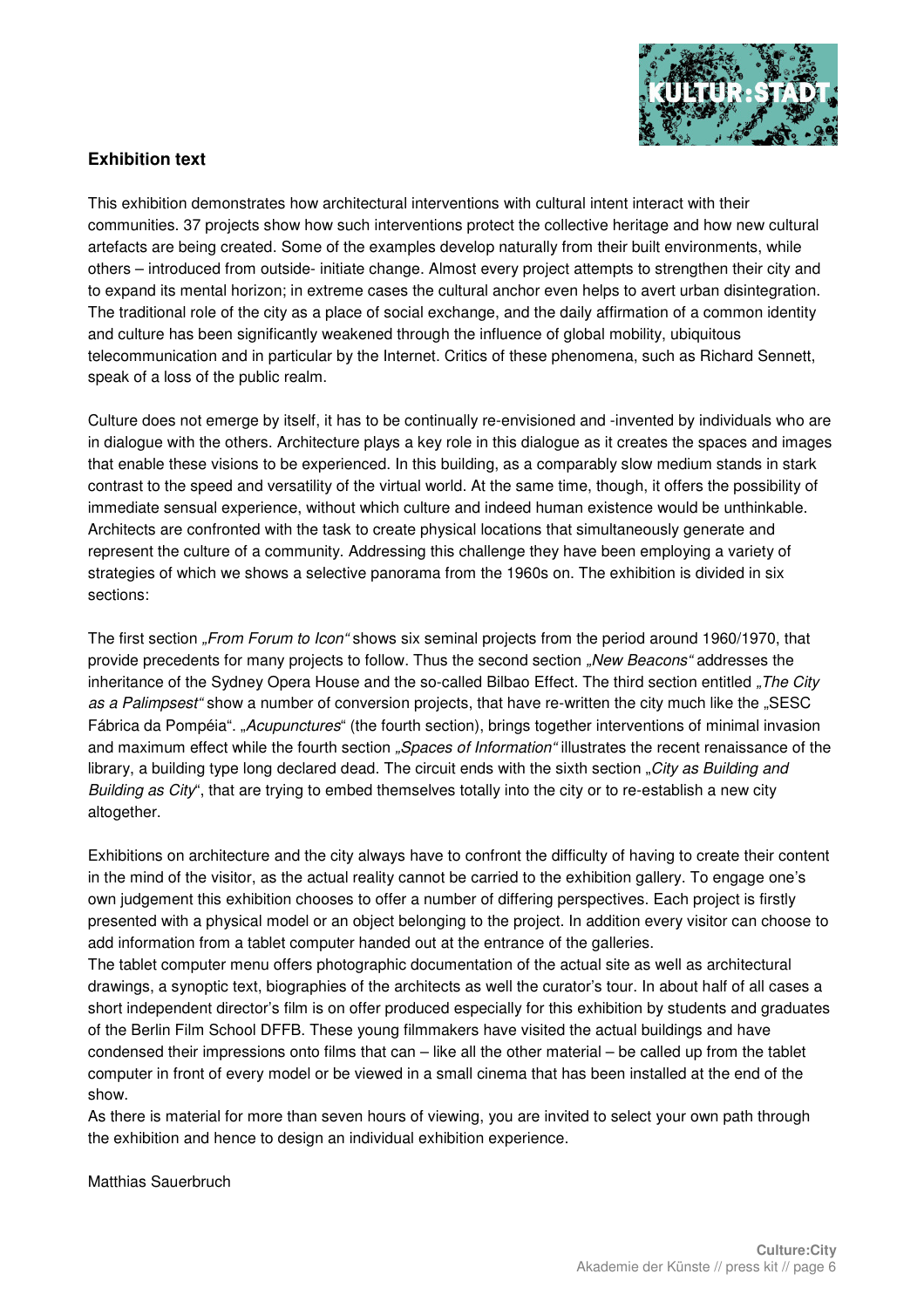

# **Catalogue**

### **Culture:City**

The exhibition catalogue is published in German and English by Lars Müller Publishers, Zurich, and edited by Wilfried Wang.

Including contributions by Ricky Burdett, William J.R. Curtis, Jochen Gerz, Nele Hertling, Kasper König, Michael Mönninger, Beatriz Plaza, Andy Pratt, Matthias Sauerbruch, Jan Schütte, Ingo Schulze, Richard Sennett, Alain Thierstein, Manos Tsangaris and Wilfried Wang.

German edition ISBN 978-3-88331-196-8 English edition ISBN 978-3-88331-197-5 232 pages, 426 illustrations, price during the exhibition € 29.99, or € 40 in bookshops

Example of pages given under www.lars-mueller-publishers.com

#### **Press contact**

Lars Müller Publishers GmbH, Bettina Schär, Phone 0041 44 274 37 40, bettina@lars-muller.ch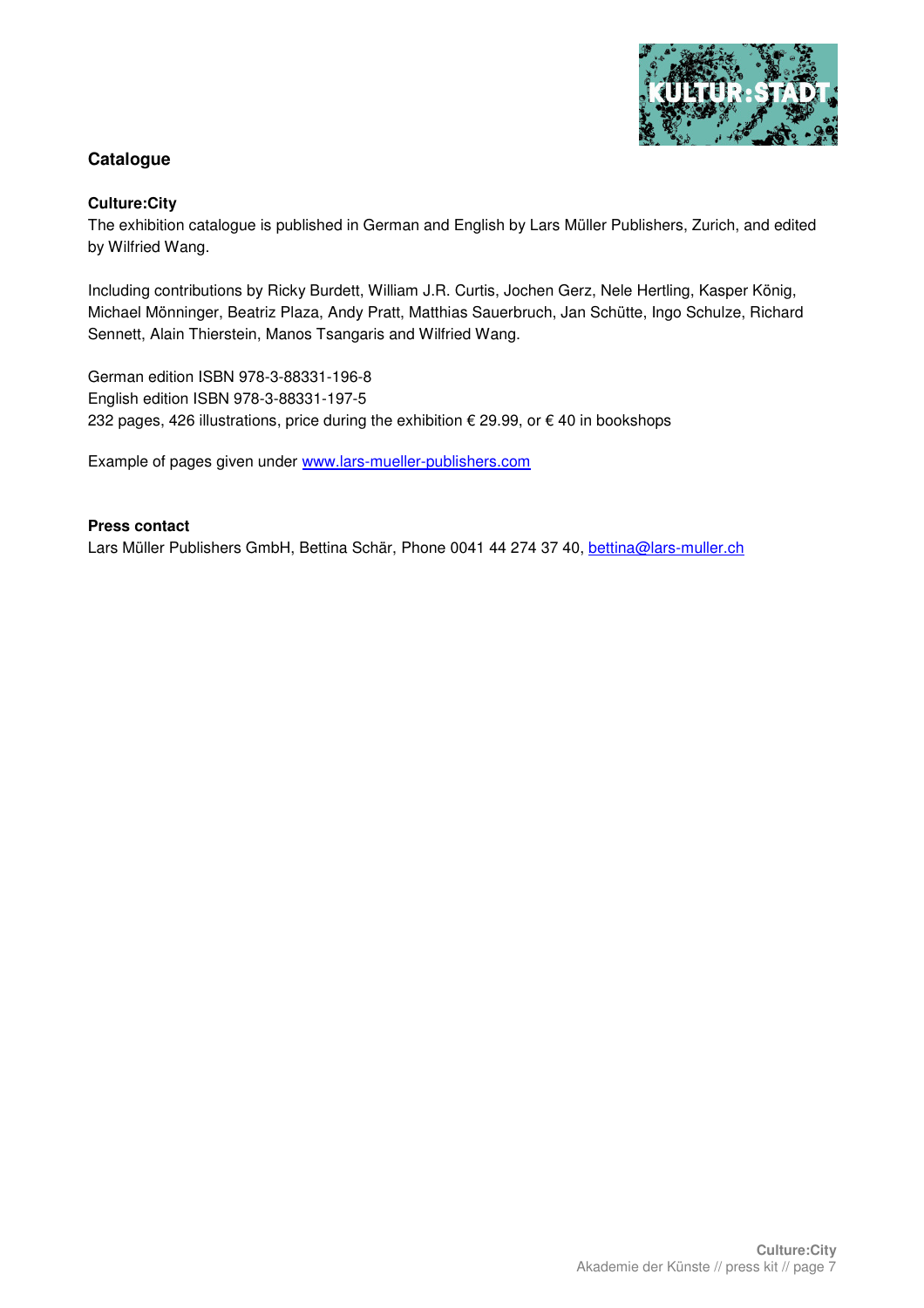

# **Curators' biographies**

#### **Matthias Sauerbruch**

Born in 1955 in Konstanz. He studied architecture at the Hochschule der Künste Berlin and at the Architectural Association in London. In 1989 he founded Sauerbruch Hutton in London, together with Louisa Hutton. Their internationally acclaimed office has been based in Berlin since 1993. Besides his work as an architect, Matthias Sauerbruch teaches at several universities. From 1985 to 1990 he was unit master at the Architectural Association, from 1995 to 2001 professor at the Technische Universität Berlin, and from 2001 to 2007 professor at the Stuttgart Akademie der Bildenden Künste. He has been a visiting critic at the Harvard Graduate School of Design in Cambridge, Massachusetts since 2006, and since 2012 a guest professor at the Universität der Künste Berlin. Matthias Sauerbruch is a founding member of the German Sustainable Building Council, a commissioner of the Zurich Building Council, and a trustee of the Bauhaus Dessau Foundation. He is a fellow at the Urban Institute for Urban Design New York and a member of the Akademie der Künste Berlin. Since 2013 he's an Honorary Fellow of the American Institute of Architects.

#### **Wilfried Wang**

Born in Hamburg. With Barbara Hoidn, founder of Hoidn Wang Partner in Berlin. Since 2002, O'Neil Ford Centennial Professor in Architecture at the University of Texas at Austin. Studied architecture in London; partner with John Southall in SW Architects (1989-95). Founding co-editor of 9H Magazine (1979); codirector of the 9H Gallery (1985-90). Director of the Deutsches Architekturmuseum (1995-2000). Chairman of the Erich Schelling Architecture Foundation; deputy chair of the Design Review Board of Munich Airport; adjunct member of the Association of German Architects; foreign member of the Royal Swedish Academy of Fine Arts, Stockholm; member and deputy director of the Architecture Section of the Akademie der Künste Berlin; honorary doctorate from the Royal Institute of Technology, Stockholm; honorary member of the Portuguese Chamber of Architects.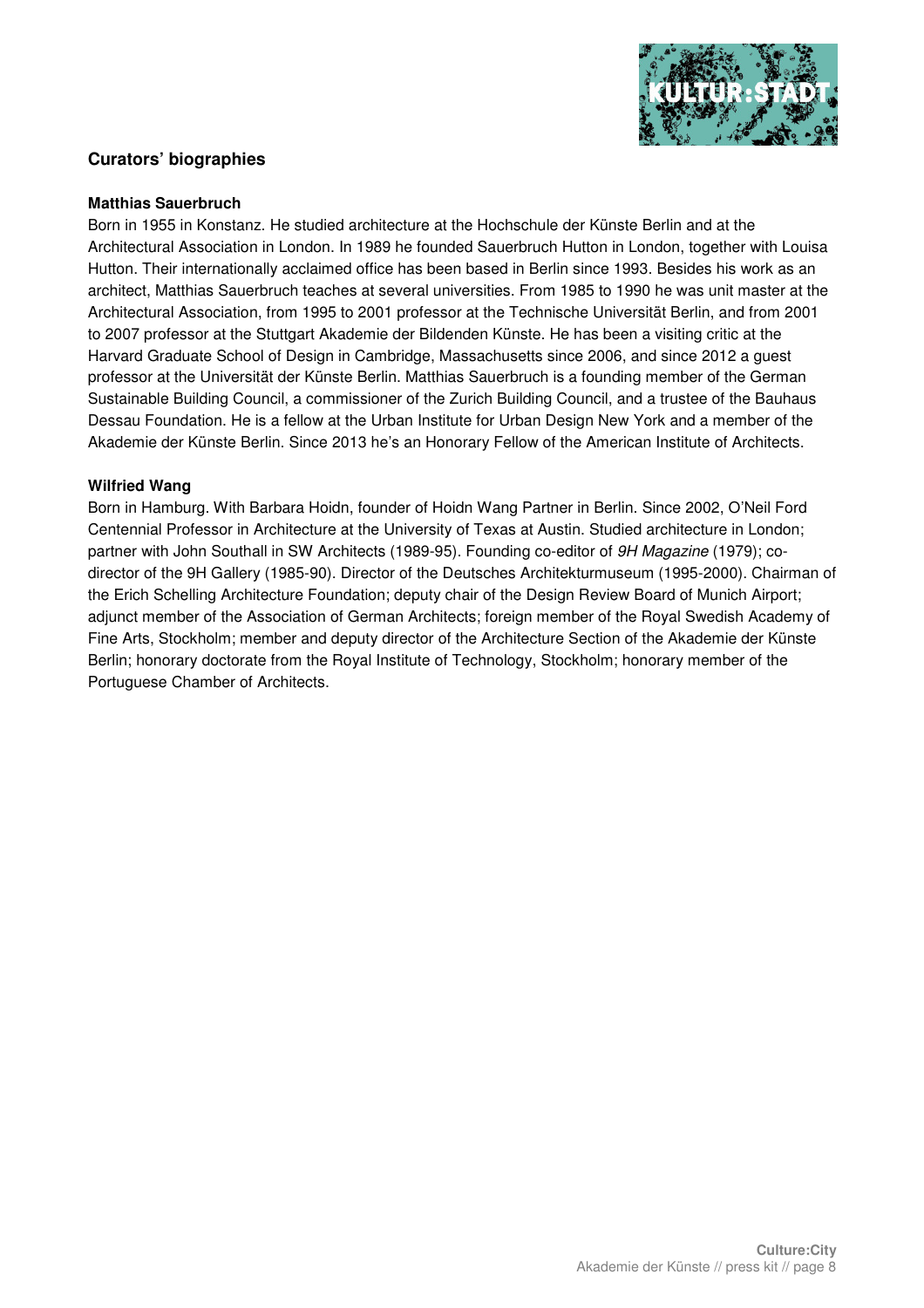

# **Film project of the DFFB**

The "Architecture in Film" seminar took place in the run up to the exhibition under the direction of Jan Schütte, Director of the Deutsche Film- und Fernsehakademie Berlin (DFFB), and in collaboration with the curators, Matthias Sauerbruch and Wilfried Wang. Fifteen films were made about different cultural buildings worldwide, exploring the function and consequences of the architecture and the buildings on local people. The films can be seen in the exhibition and in a dedicated Movie Special on 16th March at 8 pm.

### **Films**

After Hours (Berghain), Director: Steffen Köhn, Cinematographer: Phillip Kaminiak Centre Pompidou Mobile, Director/Cinematographer/Editor: Theo Solnik Detroit Soup, Director/Cinematographer/Editor: Theo Solnik Dinosaubär (Radialsystem V), Director: IJ. Biermann Dos gorras y una casa (Parque Biblioteca España), Director/Editor: Youdid Kahveci, Cinematographer: Carlos Andrés López Tobón Grimm (Jacob-und-Wilhelm-Grimm-Zentrum), Director/Editor: Günther Franke, Cinematographer: Philipp Baben der Erde, Script: Josa Sesink Guangzhou, Director: Simona Feldman, Cinematographer: Julian Landweer Gunzenhauser, Director/Editor: Hendrik Reichel, Cinematographer: Markus Koop Inner-City Arts, Director: Christin Freitag, Cinematographer/Editor: Hanna Mayser Modern Times (Zeche Zollverein), Director/Cinematographer/Editor: Cyril Schäublin Palais de Tokyo, Director: Rudolf Domke Plaza de la Encarnacíon (Metropol Parasol, Sevilla), Director/Cinematographer: Polina Gumiela Public Library (Seattle Central Library), Director/Cinematographer/Editor: Cyril Schäublin Rejoice (Tate Modern), Director/Editor: Julia Langhof, Cinematographer/Editor: Michal Grabowski The Astronaut's Ark (Kunsthaus Graz), Director/Editor: Fiene Scharp, Kai Miedendorp und IJ. Biermann, Cinematographer: Kai Miedendorp

# **Press contact**

LimeLight PR, Petra Schwuchow & Sabine Schwerda, Phone +49 (0)30 263 969 814, petra.schwuchow@limelight-pr.de, sabine.schwerda@limelight-pr.de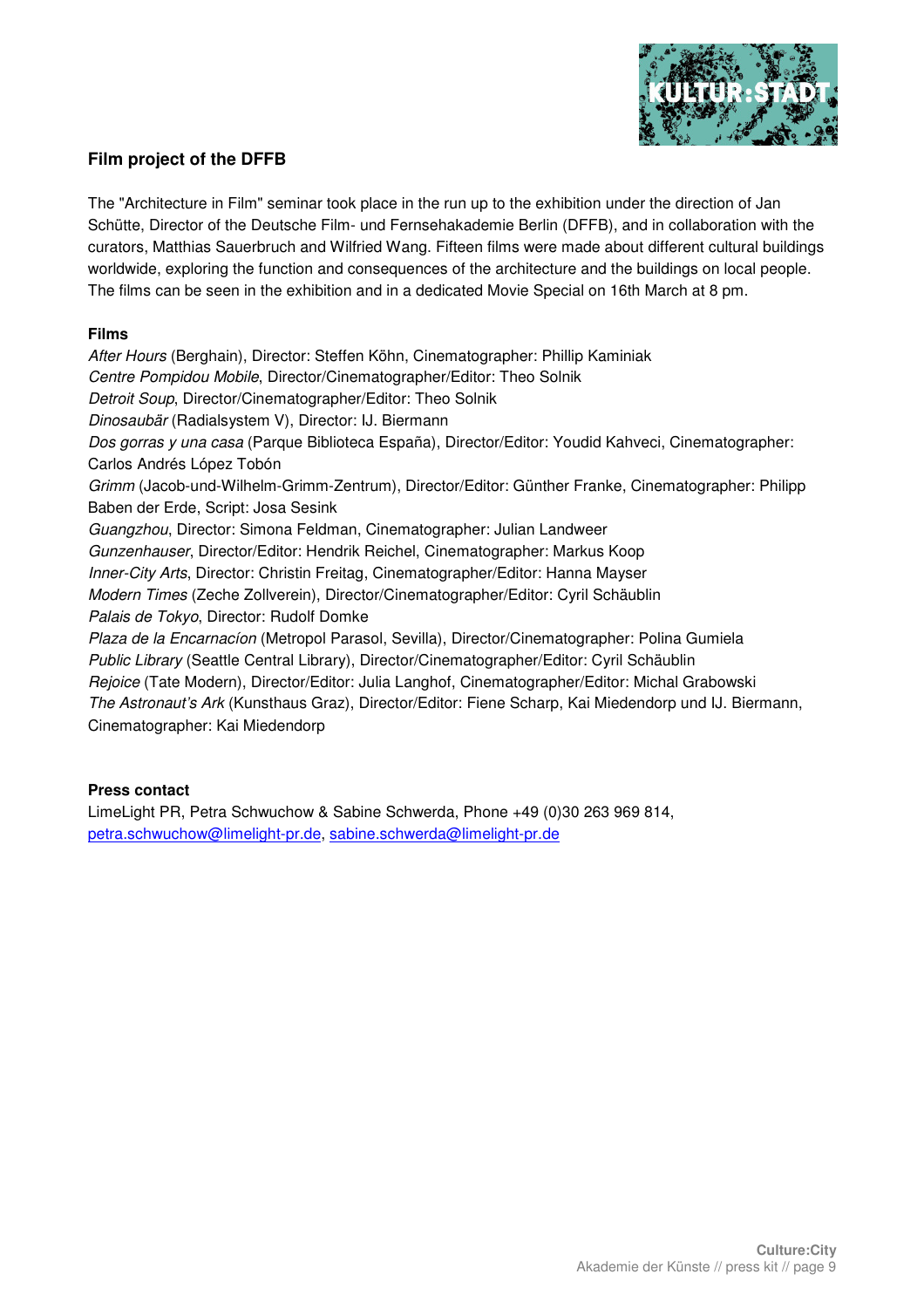

# **Junge Akademie**

In 2012 all of the Akademie der Künste fellows were invited to take part in a one week "Culture:City" workshop, developing their own work to be presented to a panel of members of the Akademie and to the curators. With the support of the Society of Friends of the Akademie der Künste in Berlin, four fellows were given the opportunity to develop their projects and present them in the context of the exhibition: Meriam Bousselmi (fellowship in the Performing Arts Section) with "Truth Box", a publicly staged confessional placed at different locations in urban space, Julian Busch (fellowship in the Architecture Section) with his work "Berlin Unseen" – a topographic instrument, design for a revolving stage at the Zeltenplatz ("the tent ground"); Nadine Fecht (fellowship in the Fine Arts Section) with her video installation "Close Reading", and Daniel Steegmann Mangrané (fellowship in the Fine Arts Section) with his sound-corridor "Teque-teque, Surucuá, Arara" in the Tiergarten near the Academy.

>> Further information: www.adk.de/jungeakademie

# **Music in the Cloud**

Has music has retreated into a *cloud*, which follows us wherever we go? It seems to be always available from the cloud. In the context of this exhibition, the "music in the cloud" project offers a broad spectrum of things that show how sound and urban space can interact on an artistic level.

The program presents compositions specially created for eight cultural locations in Berlin, where they can only be heard on smartphones and GPS. The city can also be explored from the perspective of an ear in sound installations and a listening room at Hanseatenweg (8th to 19th May). Ludger Brümmer's "urban voice" installation can be heard on the foyer staircase during the exhibition. Two evening concerts on 17th and 18th May examine selected locations, their aura and atmosphere in a unique way, augmented by lectures and discussions with experts and artists.

Curated by the members of the Music Section Ludger Brümmer, Nicolaus A. Huber, Enno Poppe, Manos Tsangaris as well as Evelyn Hansen and Carsten Seiffarth

In collaboration with ZKM | Institut für Musik und Akustik, DISK Berlin, radio aporee, raumlabor berlin >> Program please see list of events

# **Educational program "City Games"**

From spectacular built projects and creative conversions through to residents' initiatives - the rich panorama of interactions between city and culture is the starting point for our "City Games" educational program. Here school children, young people and adults are invited to contribute to the theme of the exhibition with their experiences, ideas and suggestions. Young architects, directors, photographic artists and a dancer from the fellowship network of the Akademie will offer workshops for schools and Sunday workshops for families to consider how Berlin might look in 2033, taking photographs of the Hansaviertel with a shoebox camera, or using stop tricks to make bottles dance through the city.

>> Detailed information on the "City Games" and opportunities for school classes: www.adk.de/kunstwelten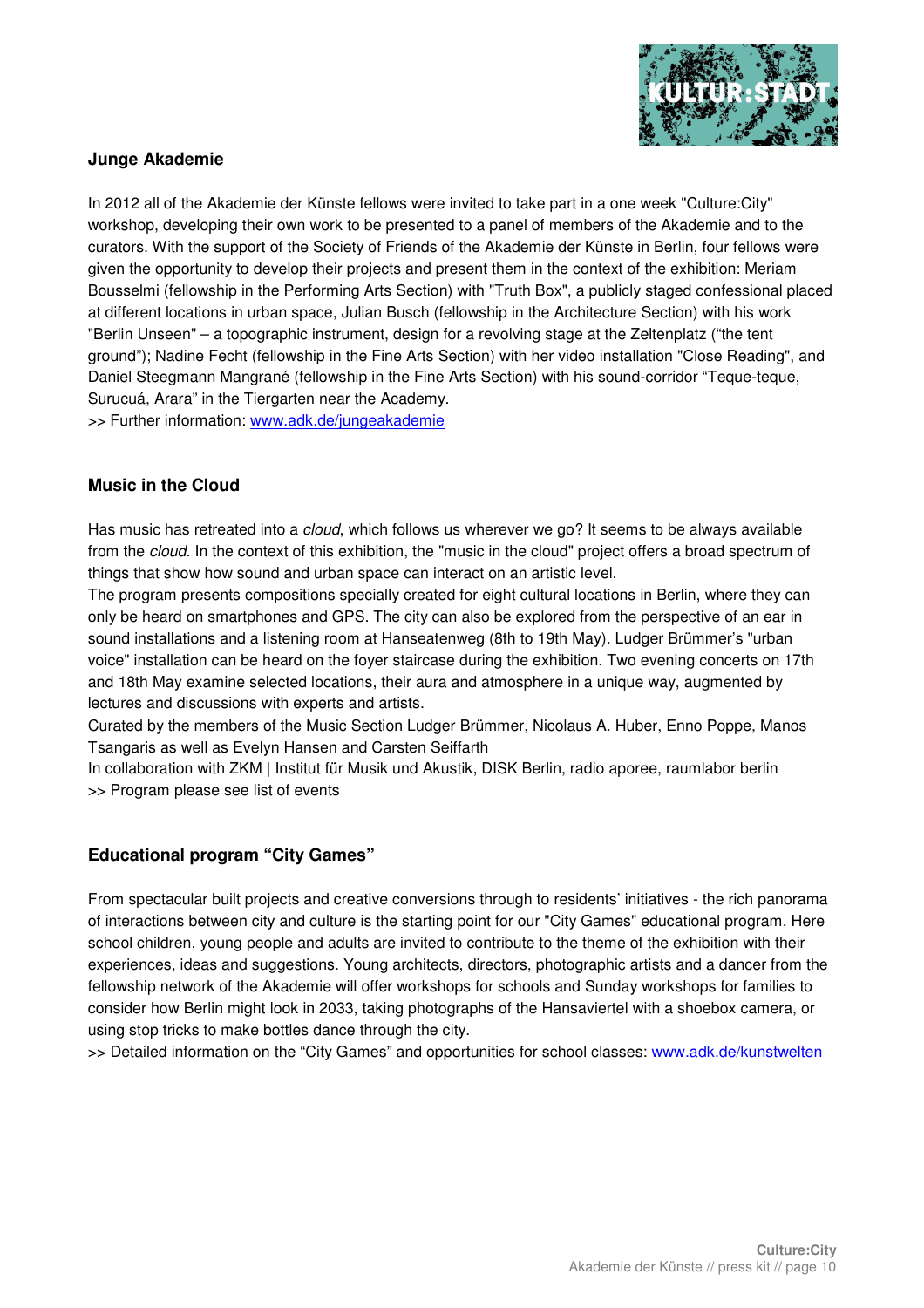

# **List of events**

Venue (unless otherwise specified): Akademie der Künste, Hanseatenweg 10, 10557 Berlin

Thursday, 14th March, 7 pm, Free admission

# **Opening of the exhibition**

With Klaus Staeck, President of the Akademie der Künste, Matthias Sauerbruch, curator, Manos Tsangaris, director of the Music Section, Jan Schütte, director of the DFFB. With music and film clips

Friday, 15th March, 7 pm, Admission 5/3 €

**Lecture by Selgas Cano Arquitectos**, Madrid, winner of the Kunstpreis Berlin 2013, "Sparte Baukunst", discussion with Matthias Sauerbruch

Saturday, 16th March, 6 pm – 2 am, Admission by ticket Lange Nacht der Museen only

# **Lange Nacht der Museen**

including a Movie Special at 8 pm: "Around the World in 15 films": 15 films by the DFFB from 5 minutes long about 15 selected cultural buildings from around the world, introduced by Jan Schütte and Matthias Sauerbruch. In cooperation with the DFFB

Sunday, 17th March, 11 am, Admission with exhibition ticket / free for visitors under 18 years Educational program "City Games"

# **Family Sunday**

Guided tour of the exhibition, film discussions, workshops for children and young people: dance workshop (4 years and over), architecture workshop (8 years and over), photography workshop (12 years and over)

Monday, 18th March, 7 pm, Free admission, places are limited Kunstpreis Berlin 2013 awards ceremony. Foundation Jubilee 1848/1948 **Großer Kunstpreis Berlin to Florian Beigel**, Architectural Research Unit (ARU), London >> Venue: Akademie der Künste, Pariser Platz 4, 10117 Berlin

Tuesday, 19th March, 7 pm, Admission 5/3 € **Lecture by Florian Beigel**, Architectural Research Unit (ARU), London, Großer Kunstpreis Berlin 2013

Sunday, 24th March, 11 am, Admission with exhibition ticket / free for visitors under 18 years Educational program "City Games" **Sunday workshops for children, young people and adults** 

Tuesday, 26th March, 7 pm, Admission 5/3 €

**Lecture by Patrick Bouchain**, Paris. Respondent: Matthias Sauerbruch. The Centre Pompidou Mobile by Patrick Bouchain and Loïc Julienne is shown in the exhibition.

In Cooperation with Universität der Künste Berlin (the exhibition will be open to 10 pm)

Sunday, 31st March, 11 am, Admission with exhibition ticket / free for visitors under 18 years Educational program "City Games"

**Sunday workshops for children, young people and adults** 

Sunday, 7th April, 11 am, Admission with exhibition ticket / free for visitors under 18 years Educational program "City Games" **Sunday workshops for children, young people and adults**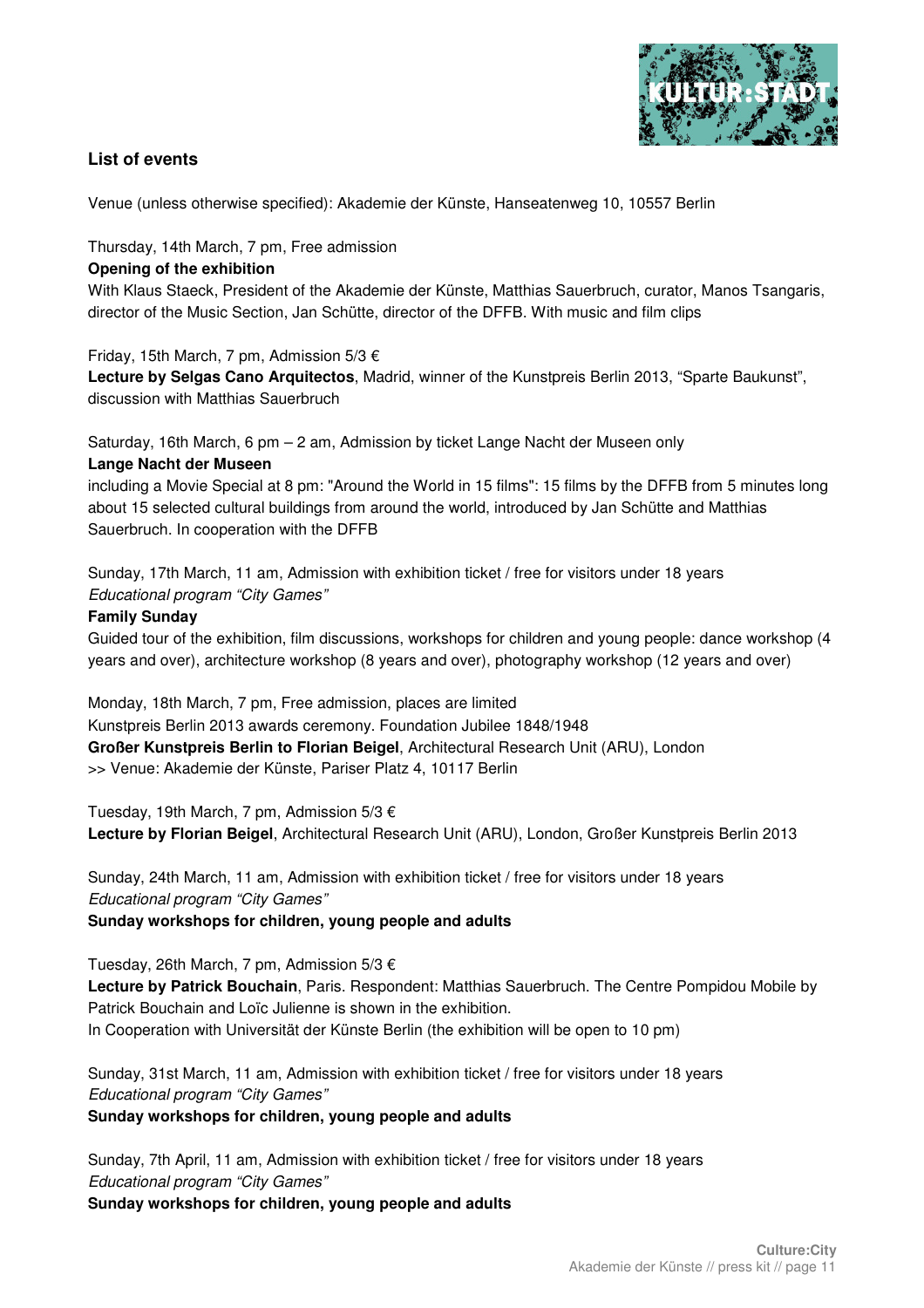

Tuesday, 9th April, 10 am – 5 pm Uhr, Free admission

**Conference "Shaping Contested Projects for Tomorrow's Metropolis – Public Participation and Design Review"**

In Cooperation with George Thrush, School of Architecture at Northeastern University, Boston/USA. www.architecture.neu.edu

>> Venue: Akademie der Künste, Pariser Platz 4, 10117 Berlin

#### Friday/Saturday, 12th/13th April

**Symposium "Culture:Capital"** with Sir Peter Cook, Giancarlo Mazzanti, Willem-Jan Neutelings, András Pálffy, Enrique Sobejano. In Cooperation with uncube, Arch+ and TU Berlin (the exhibition will be open to 10 pm)

Friday, 12th April, 7 pm, Admission 5/3 €

**Keynote Lecture Sir Peter Cook**. Respondent: Matthias Sauerbruch The Kunsthaus Graz by Sir Peter Cook and Colin Fournier is shown in the exhibition.

Saturday, 13th April, 9.30 am, Admission 5/3 €

#### **Lecture András Pálffy**

The Generali Foundation, Vienna, by Jabornegg and Pálffy is shown in the exhibition. **Lecture Willem Jan Neutelings**. Respondents: Nikolaus Kuhnert, Anh-Linh Ngo, Philip Oswalt. The Arnhem Library by Neutelings Riedijk is shown in the exhibition.

#### **Lecture Giancarlo Mazzanti**

The Parque Biblioteca España, Medellín, by Giancarlo Mazzanti is shown in the exhibition. **Lecture Enrique Sobejano**. Respondents: Markus Bader, Florian Heilmeyer, Robert Wilson. The museum Espacio Andaluz de Creación Contemporánea, in Córdoba by Nieto Sobejano is shown in the exhibition.

Sunday, 14th April, 11 am, Admission with exhibition ticket / free for visitors under 18 years Educational program "City Games" **Sunday workshops for children, young people and adults** 

Tuesday, 16th April, 7 pm, Admission 5/3 € **Lecture by Jacques Herzog**, Basel. Respondent: Matthias Sauerbruch. The Tate Modern, Tate Project in London and Elbphilharmonie in Hamburg by Herzog and de Meuron are shown in the exhibition. In Cooperation with Universität der Künste Berlin (the exhibition will be open to 10 pm)

Sunday, 21st April, 11 am, Admission with exhibition ticket / free for visitors under 18 years Educational program "City Games" **Sunday workshops for children, young people and adults** 

Tuesday, 23rd April, 7 pm, Admission 5/3 €

**Lecture by Francine Houben**, Delft. Respondent: Matthias Sauerbruch. The Birmingham Library by Francine Houben's studio, Mecanoo, is shown in the exhibition. In Cooperation with Universität der Künste Berlin (the exhibition will be open to 10 pm)

# Friday, 26th April, 3.30 pm, Free admission

**Presentation of the results of the IP1213-Workshops Reworking Akademie der Künste** with students from Bratislava, Frankfurt, Leuven, Milan, Tallinn. Led by Wolfgang Jung with BRENNE Architekten.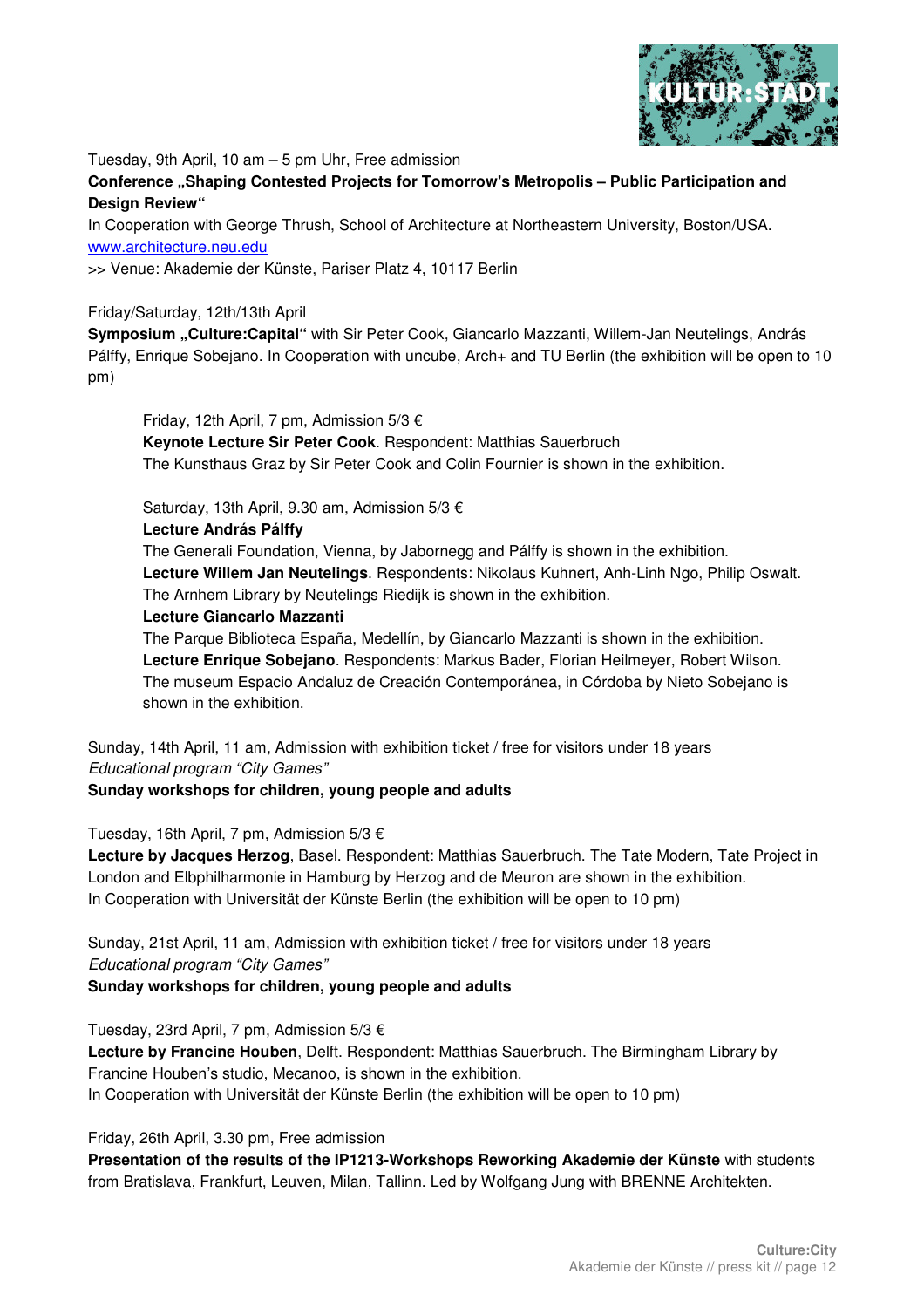

Sunday, 28th April, 11 am, Admission with exhibition ticket / free for visitors under 18 years Educational program "City Games"

### **Sunday workshops for children, young people and adults**

Sunday, 28th April, 11.30 am, Free admission **Book presentation Hermann Mattern** with Michael Bräuer, Heinz Hallmann, Vroni Heinrich, Günter Nagel, and Hans-Dieter Nägelke. In cooperation with the Technische Universität Berlin

Tuesday, 30th April, 7 pm, Admission 5/3 €

**Lecture by Daniel Niggli**, Zurich. Respondent: Matthias Sauerbruch. The Toni-Areal, Zurich, by Daniel Niggli's office, EM2N, is shown in the exhibition.

In Cooperation with Universität der Künste Berlin (the exhibition will be open to 10 pm)

1st – 31st May

### **Music from the Cloud: eight site-specific acoustic performances for smartphone**

Places: Tempelhofer Feld / Prinzessinnengärten Moritzplatz / Mellowpark / ZK/U Zentrum für Kunst und Urbanistik / ExRotaprint / DOCK 11 EDEN\*\*\*\*\* / RADIALSYSTEM V / Kotti-Shop and other projects at Kottbusser Tor.

>> Information: www.wolkenmusik.de

Sunday, 5th May, 11 am, Admission with exhibition ticket / free for visitors under 18 years Educational program "City Games" **Sunday workshops for children, young people and adults** 

8th – 19th May, Opening Wednesday, 8th May, 6 pm **Music in the Coud. Audio space: "atmospheres"** by a number of composers, and sound installations by Peter Ablinger, Christina Kubisch

Sunday, 12th May, 11 am, Admission with exhibition ticket / free for visitors under 18 years Educational program "City Games" **Sunday workshops for children, young people and adults** 

Friday, 17th May **Music in the Cloud** 7 pm, Free admission **Lecture: Gernot Böhme "Klang-Atmosphären in Stadt und Architektur"** [Sound Atmospheres in Cities and Architecture], Discussion with Gernot Böhme, Peter Ablinger, and Matthias Sauerbruch. Discussion hosted by Raoul Mörchen 9 pm, Admission 10/5 € **Concert** Films, videos and works by Walter Ruttmann / Pierre Henry, Thomas Köner, Robert Lippok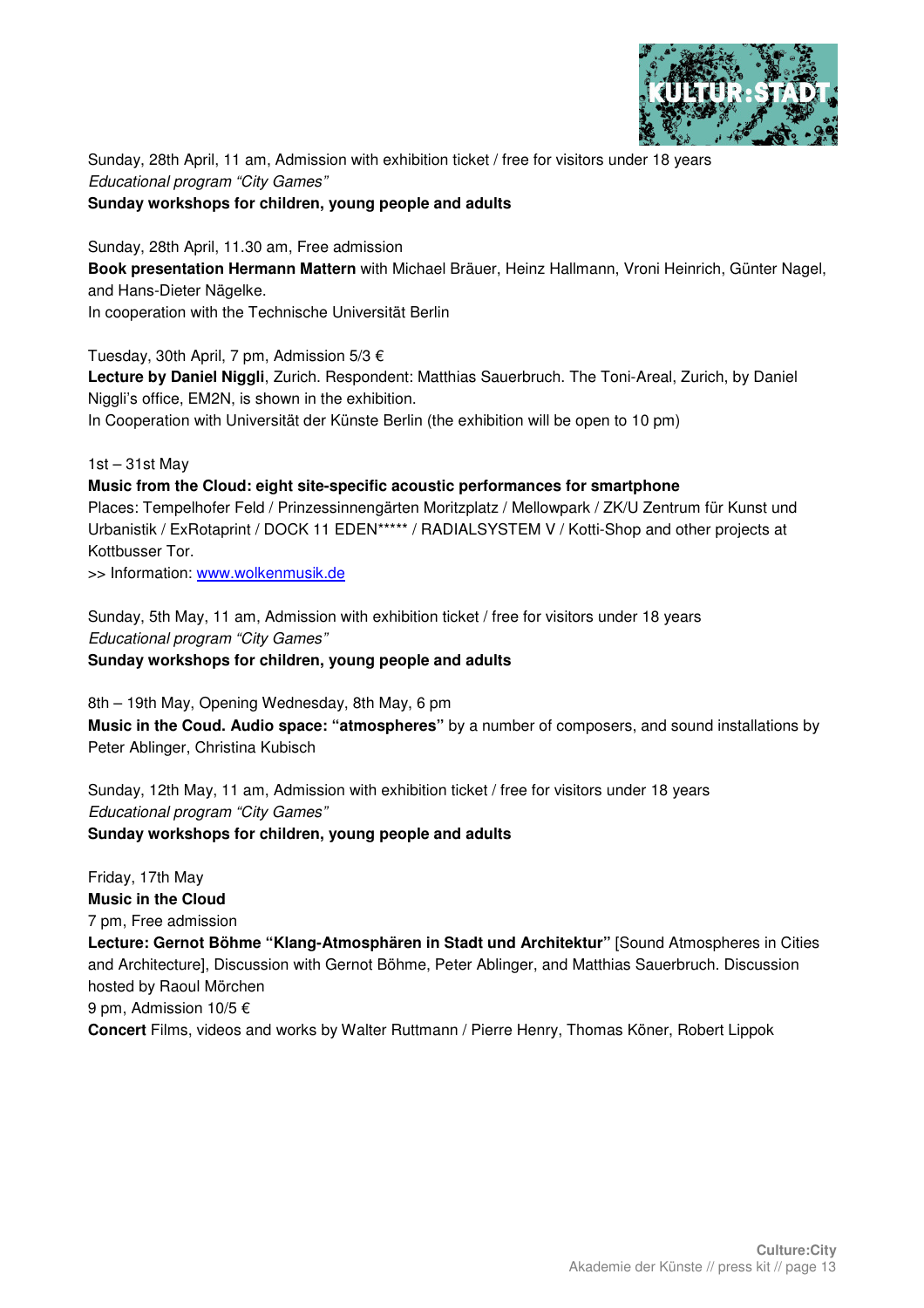

Saturday, 18th May **Music in the Cloud**  5 pm, Free admission

**Lecture: Manos Tsangaris "Unterschiedliche Konzepte von Öffentlichkeit"** [Different Conceptions of the Public], Discussion with Manos Tsangaris, Carsten Stabenow, Arno Brandlhuber. Discussion hosted by Raoul Mörchen

7 pm, Admission 10/5  $\epsilon$ 

**Concert** Compositions by Ondrej Adámek, Mark Andre, Georges Aperghis, Georg Friedrich Haas, Nicolaus A. Huber, Bernhard Lang, Luigi Nono, Hans Wüthrich, Kammerensemble Neue Musik Berlin

Sunday, 19th May, 11 am, Admission with exhibition ticket / free for visitors under 18 years Educational program "City Games"

**Sunday workshops for children, young people and adults** 

Saturday, 25th May, 8 pm, Admission  $\epsilon$  5/3 **Panel discussion "Embodied City – Mit Kunst Stadt entwickeln"** with Richard Sennett, Johannes Odenthal, Jochen Gerz, Manos Tsangaris and others (the exhibition will be open to 12 pm)

Sunday, 26th May, 11 am, Admission € 5/3

**Finissage / closing event. Symposium on the restructuring of Berlin's museum landscape:**  "Kulturvermittlung im Zeitalter der Globalisierung und des Wettbewerbs um Aufmerksamkeit" (the exhibition will be open to 10 pm)

Sunday, 26th May, 11 am, Admission with exhibition ticket / free for visitors under 18 years Educational program "City Games"

**Final presentation: All results from the Sunday workshops**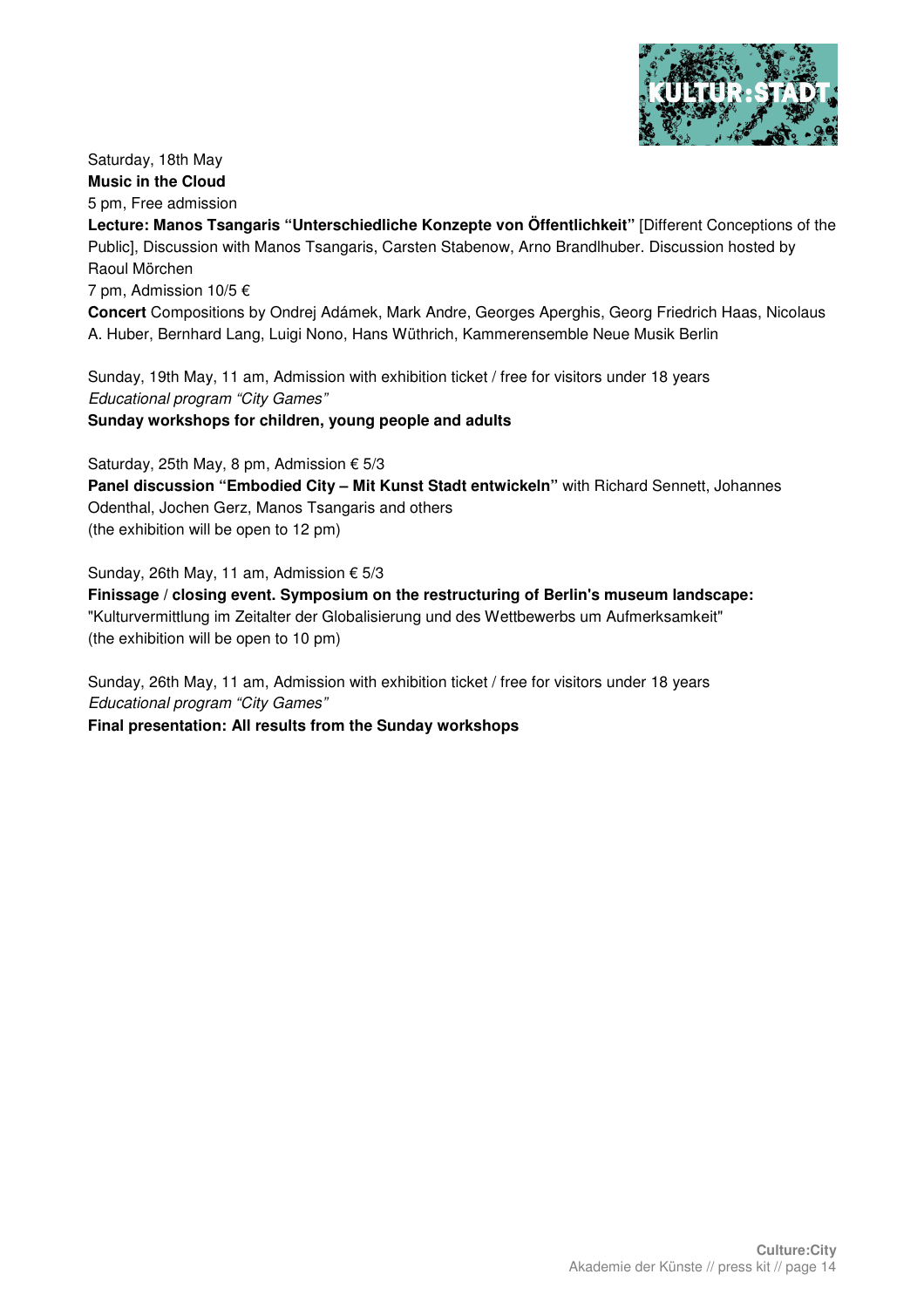#### Press images for the exhibition **Culture:City**  15th March – 26th May 2013

Publication free of charge when using in connection with current reporting on the exhibition. Please respect the copyright and include the credit line. **Password for download** the press images from the press area at www.adk.de under **phone +49 (0)30 200 57-1514** or email **presse@adk.de** 

**\_\_\_\_\_\_\_\_\_\_\_\_\_\_\_\_\_\_\_\_\_\_\_\_\_\_\_\_\_\_\_\_\_\_\_\_\_\_\_\_\_\_\_\_\_\_\_\_\_\_\_\_\_\_\_\_\_\_\_\_\_\_\_\_\_\_\_\_\_\_\_\_\_\_\_\_\_\_\_\_\_\_\_\_\_\_\_\_\_** 



File: adk13\_KulturStadt\_SeattleLibrary **Seattle Central Library, 2004**  Architects: OMA / LMN (Office for Metropolitan Architecture in joint venture with LMN) Photo: Philippe Ruault



*File: adk13\_KulturStadt\_BibEspana*  **Parque Biblioteca España, Medellín, 2007**  Architect: Giancarlo Mazzanti<br>Photo: Iwan Baan



*File: adk13\_KulturStadt\_LA*  **Inner-City Arts, Los Angeles, 2008**  Community centre / art school Architect: Michael Maltzan Architecture Photo: Iwan Baan



*File: adk13\_KulturStadt\_Graz\_Bergblick*  **Kunsthaus Graz, 2003**  View from the Schloßberg Architects: Peter Cook and Colin Fournier Photo: Universalmuseum Joanneum / Christian Plach



*File: adk13\_KulturStadt\_CPMobile*  **Centre Pompidou Mobile, France**  Architects: Patrick Bouchain and Loïc Julienne Photo: Loïc Julienne



*File: adk13\_KulturStadt\_DetroitSoup*  **Detroit SOUP**  A monthly dinner funding micro-grants for creative projects in Detroit. Photo: David Lewinski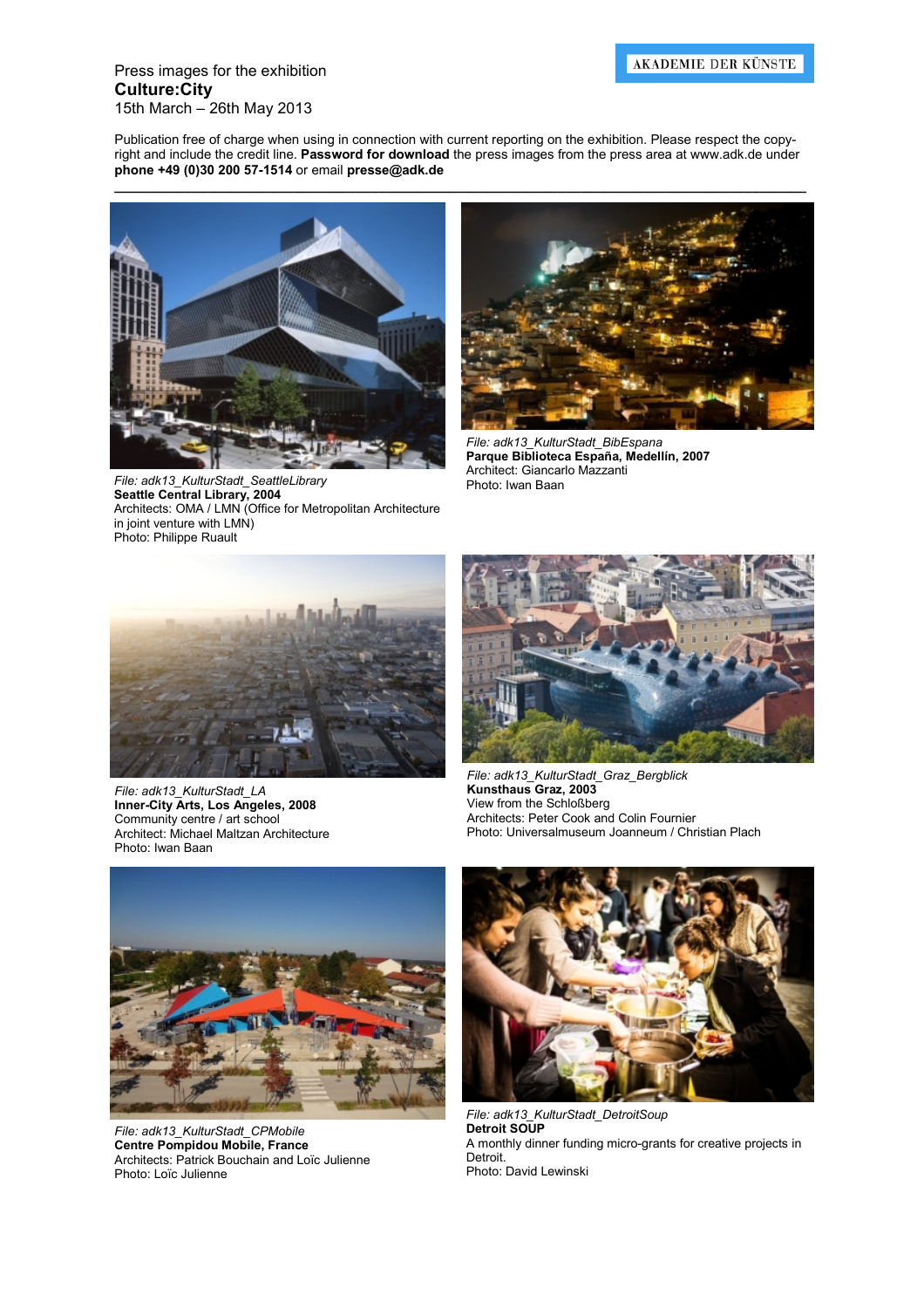#### Press images for the exhibition **Culture:City**  15th March – 26th May 2013

Publication free of charge when using in connection with current reporting on the exhibition. Please respect the copyright and include the credit line. **Password for download** the press images from the press area at www.adk.de under **phone +49 (0)30 200 57-1514** or email **presse@adk.de** 



*File: adk13\_KulturStadt\_Pompidou1977*  **Centre Georges Pompidou, Paris, 1977**  Architects: Studio Piano & Rogers, architects (Renzo Piano and Richard Rogers) Courtesy: RPBW, Renzo Piano Building Workshop



*File: adk13\_KulturStadt\_Pompidou1970*  **Centre Georges Pompidou, Paris, 1970**  Architects: Studio Piano & Rogers, architects (Renzo Piano and Richard Rogers) Sectional view / collage Courtesy: RPBW, Renzo Piano Building Workshop



*File: adk13\_KulturStadt\_GuggenheimBilbao*  **The Guggenheim Museum Bilbao, 1997**  Architect: Frank O. Gehry Photo: David Heald © The Solomon R. Guggenheim Foundation, New York